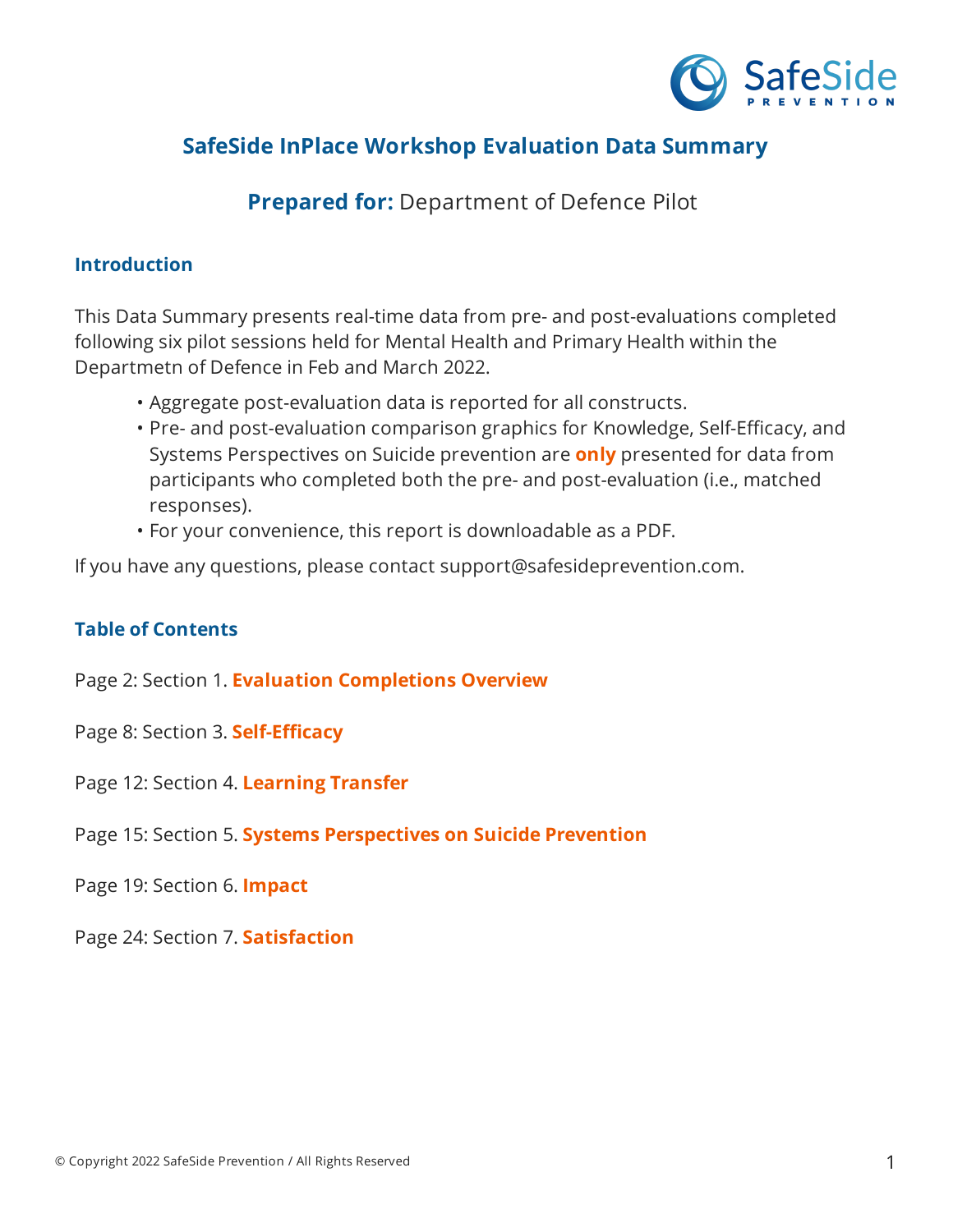

# **Section 1. Evaluation Completions Overview**

| Evaluation                                                | Completions |
|-----------------------------------------------------------|-------------|
| How many people have completed pre-workshop evaluations?  | 48.         |
| How many people have completed post-workshop evaluations? |             |
| How many people have completed a pre-AND post-evaluation? | 39.         |

# Role of Respondents

| Role                         | Choice Count   |
|------------------------------|----------------|
| Clinical service             | 14             |
| Other (please specify)       | 11             |
| Nurse                        | 9              |
| Health service               | $\overline{7}$ |
| Administrator                | $\overline{2}$ |
| Other service                | $\overline{2}$ |
| Administrative/Support Staff | $\mathbf{1}$   |
| Medical Doctor (MD)          | $\mathbf{1}$   |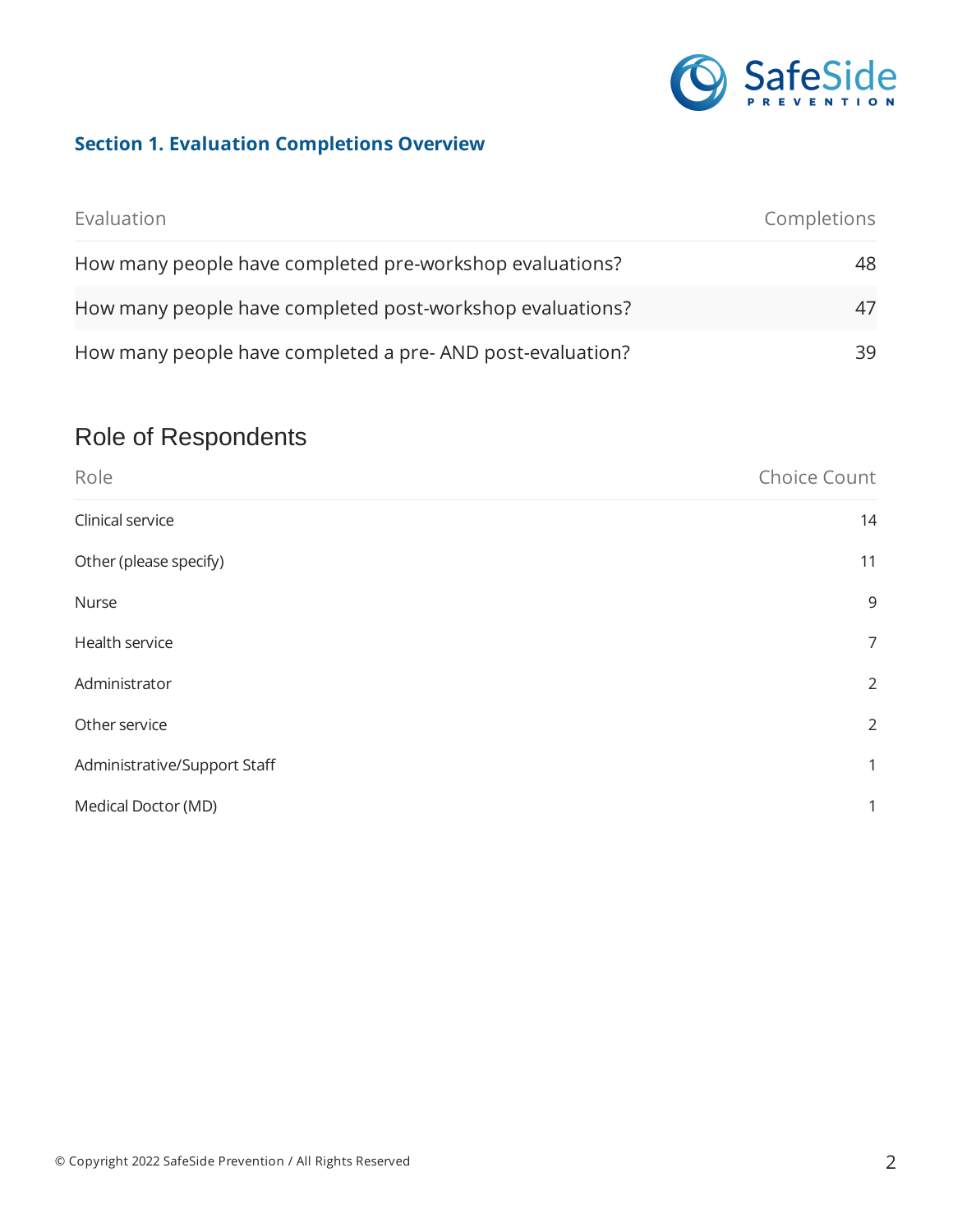

#### **Section 3. Self Ecacy**

These seven items, adapted from other studies (Connor et al, 2013; Pisani et al., 2012), are asked in the pre- and post-evaluation to measure self-efficacy in suicide prevention skills. Self-efficacy is the person's belief or confidence in their ability to engage in a behavior (Bandura, 1977). People reporting higher self-efficacy are more likely to use a skill in their day-to-day work (Cross et al., 2010; Osteen et al., 2014; Osteen et al., 2017).

### **How did self-ecacy change from before to after the workshop?**

\*NOTE: Reflects only participants who completed the pre- and post evaluation

How did the average score on all self-efficacy items change from before to after the



workshop? (Min 1; Max 5)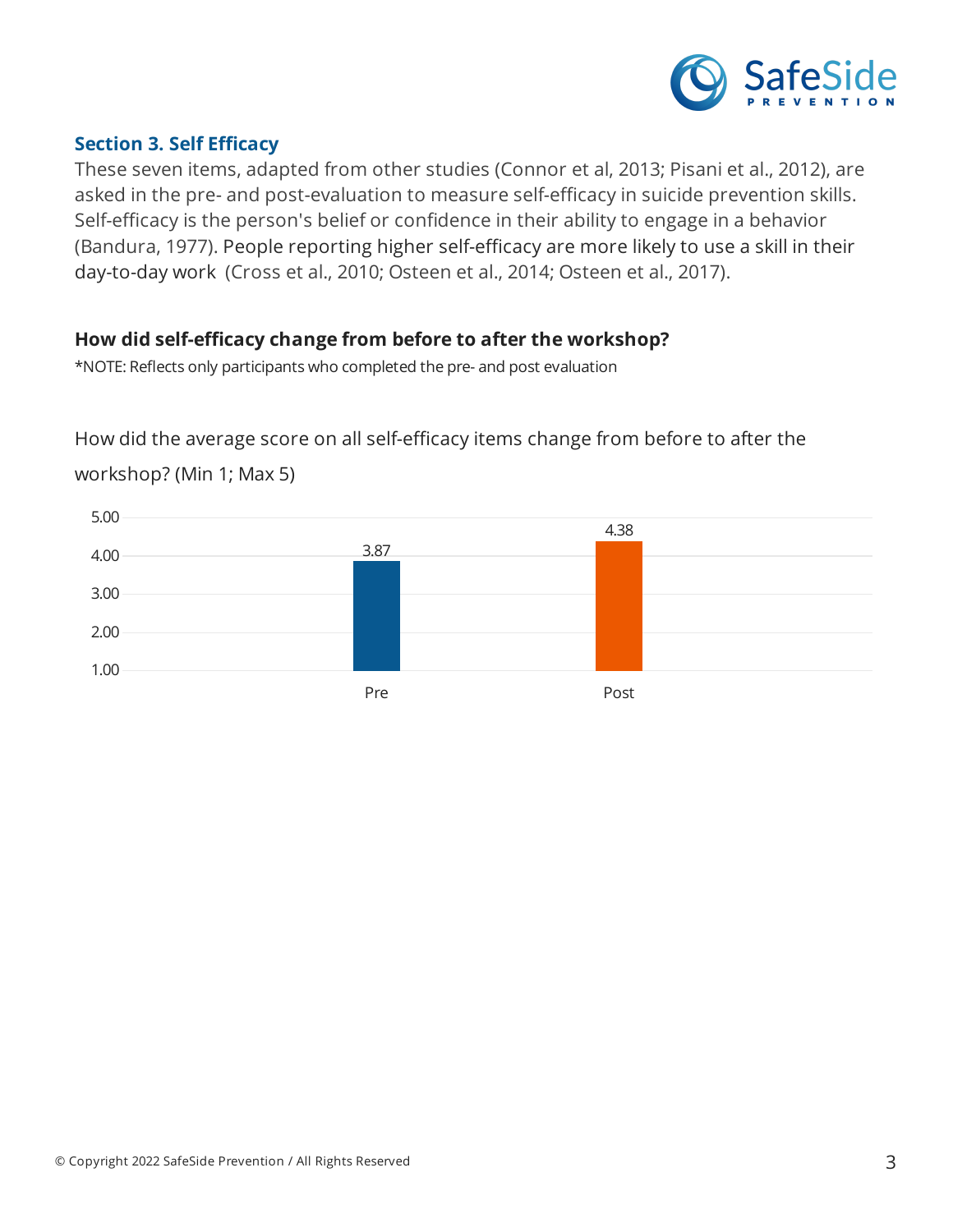

How did the percentage of participants endorsing "Agree" or "Strongly Agree" on each selfefficacy item change from before to after the workshop?

I feel confident in:



My ability to ask about suicide.

My ability to link risk assessments to person-specific plans.



My ability to contribute to assessments of suicide risk within my role.



My ability to develop person-specific safety plans that include means safety and plans for specific life events that would increase risk.

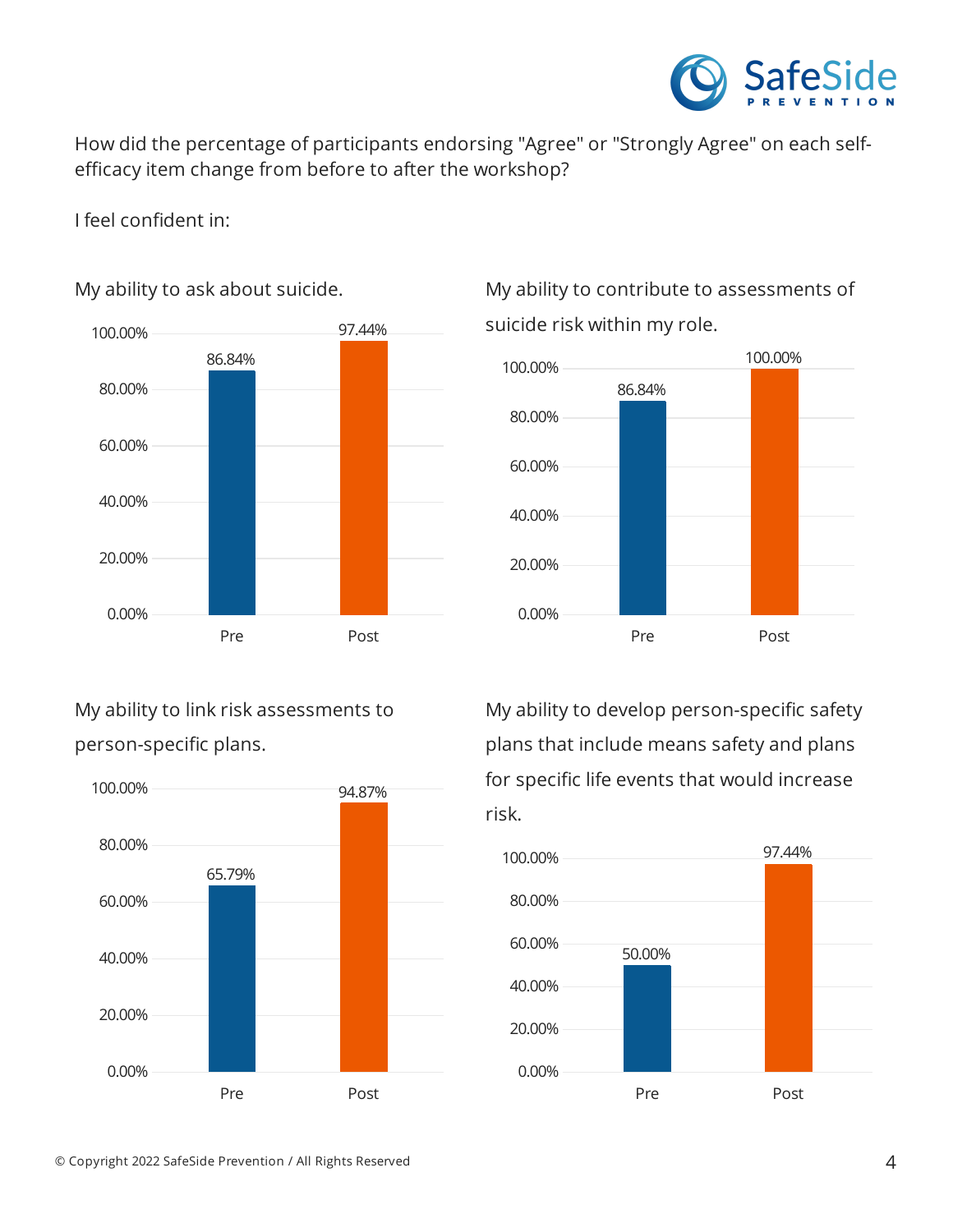

How I can extend support to people at risk beyond the time when I am in contact with them.



What to do when I encounter a person with suicide concerns.



My ability to convey and maintain a hopeful stance when someone feels hopeless.

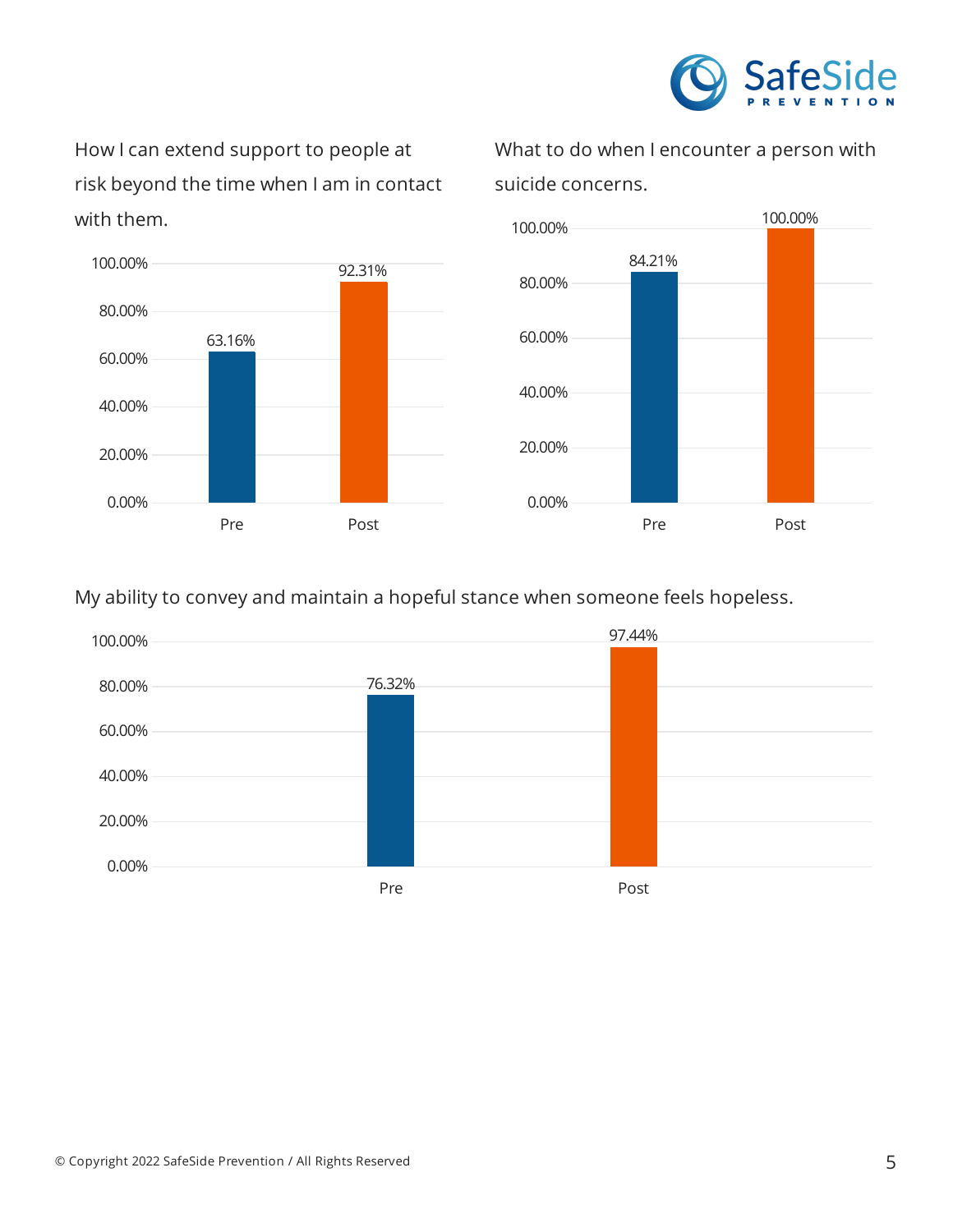

### **Section 4. Learning Transfer**

Learning transfer is a construct that helps us better understand the likelihood that a person will use key suicide prevention skills in their day-to-day work with people at risk. These post-evaluation items, adapted from learning transfer items used in other studies (Cross et al., 2019; Pisani et al., 2012; Pisani et al., 2021) measure perception of how well the training content will transfer into practice (Holton et al., 2000). The stronger the endorsement of learning transfer, the more likely it is the person will use the skills in their day-to-day work.

**Motivation to Transfer:** the participant's report of their motivation or persistence of effort toward using new skills on the job.



What percentage of participants endorsed "Agree" or "Strongly Agree"?

**• Percent Agree or Strongly Agree**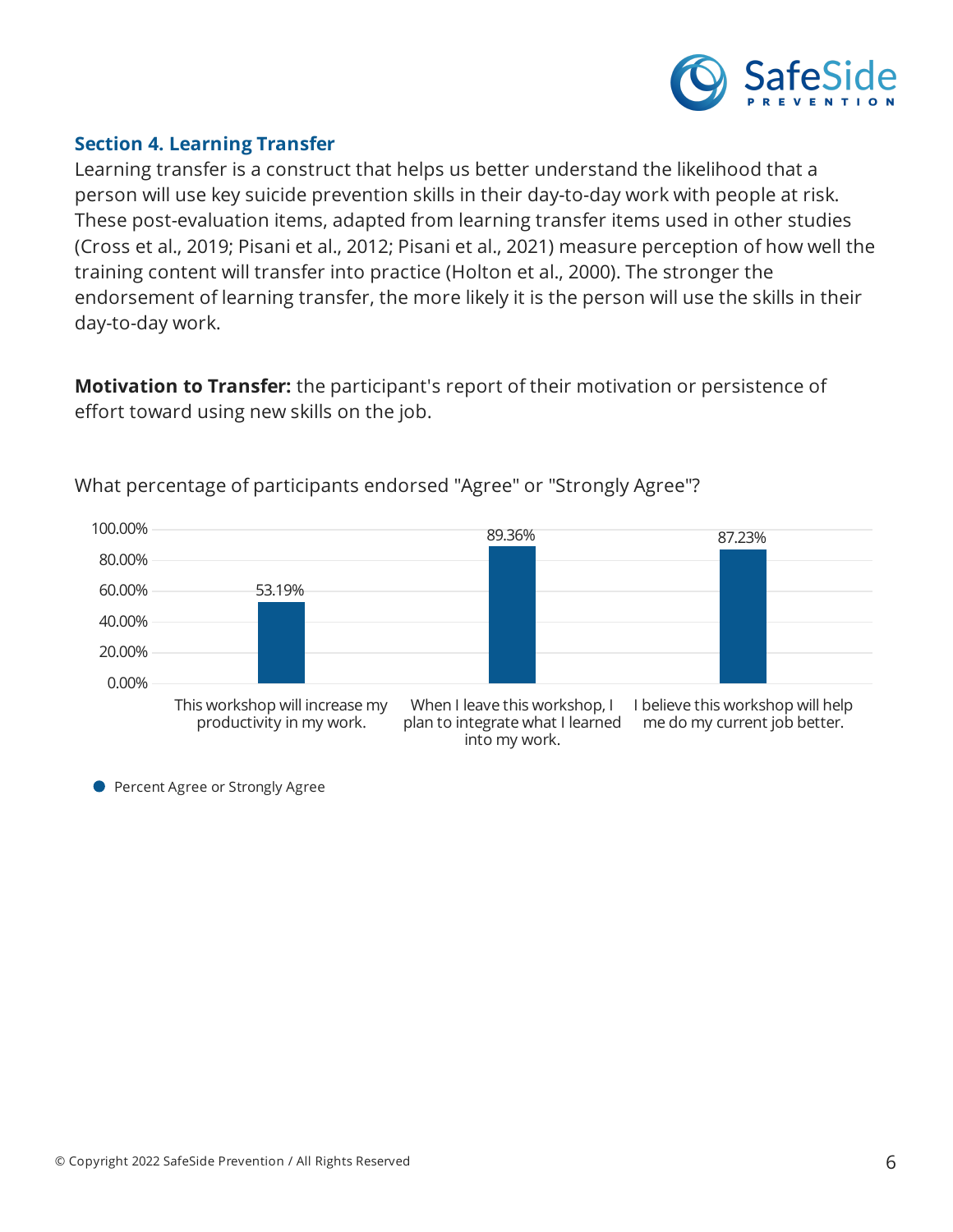

**Personal Capacity for Transfer:** the extent to which participants feel they have the time and energy to transfer their learning into practice in their job.

What percentage of participants endorsed "Agree" or "Strongly Agree"? Trying to use this framework will take too much energy away from my other work.

| 100.00%                           |       |
|-----------------------------------|-------|
| 80.00%                            |       |
| 60.00%                            |       |
| 40.00%                            |       |
| 20.00%                            |       |
| 0.00%                             | 2.13% |
| ● Percent Agree or Strongly Agree |       |

**Transfer Design:** the extent participants feel the training was designed and delivered to facilitate learning transfer on the job.

What percentage of participants endorsed "Agree" or "Strongly Agree"?



**• Percent Agree or Strongly Agree**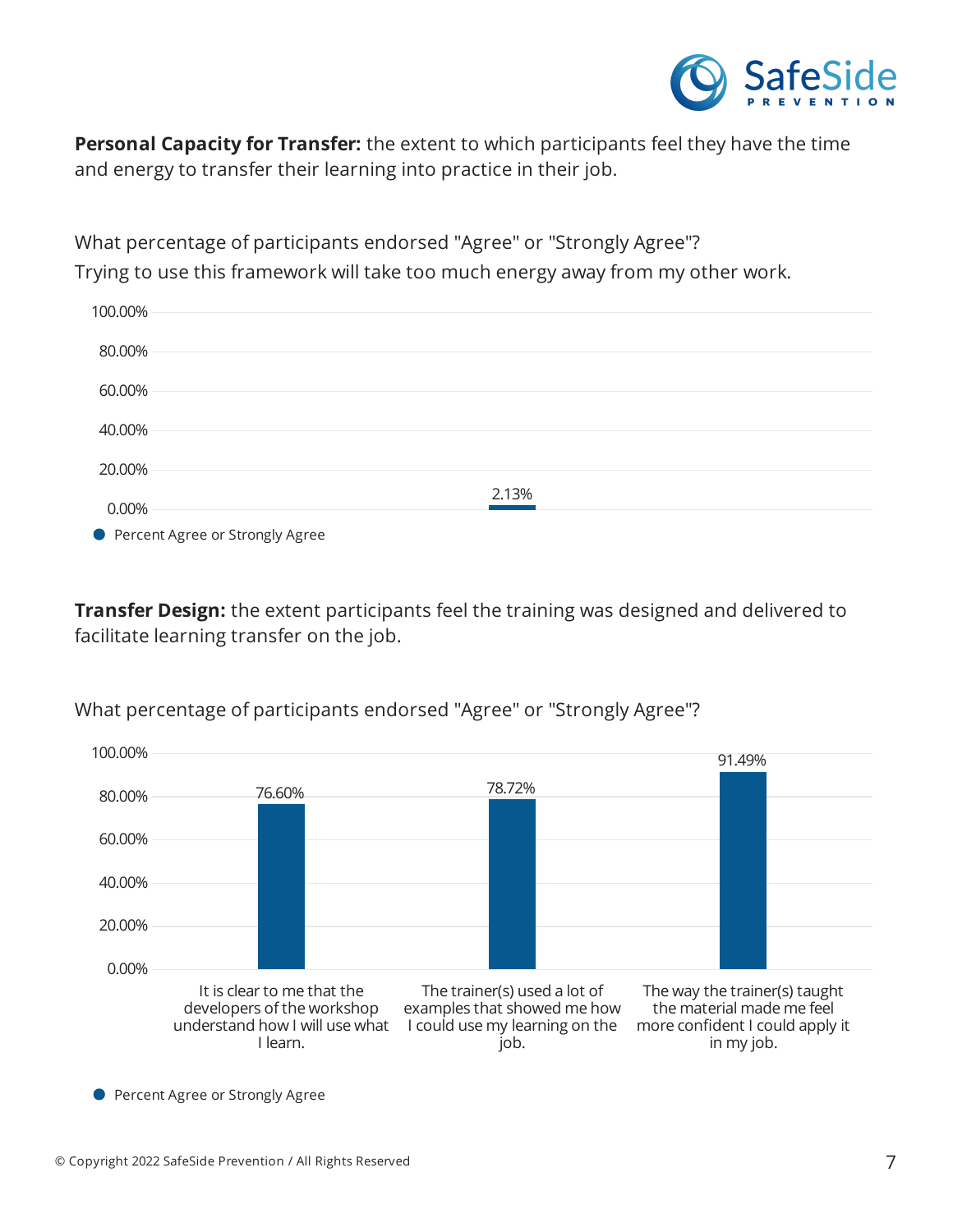

**Opportunities to Use Learning:** the extent to which participants state they were given resources to enable them to use newly learned skills on the job.



What percentage of participants endorsed "Agree" or "Strongly Agree"?

**Percent Agree or Strongly Agree**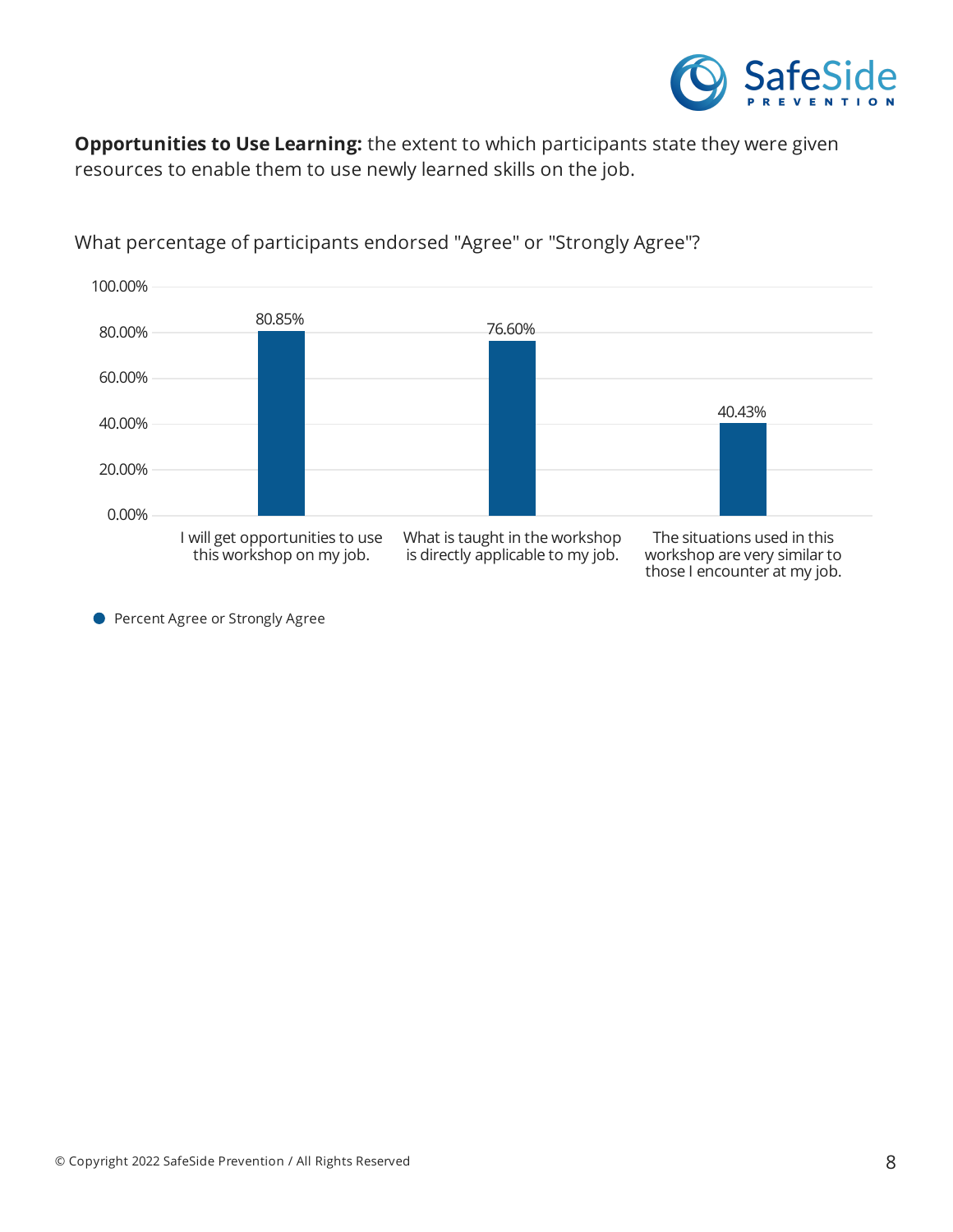

#### **Section 6. Impact**

These items, asked after completing the workshop, help us understand how the participant feels participating in the InPlace Workshop will impact their work. This includes asking about **immediate impact**, like if the workshop has impacted their perception of their role in preventing suicide and what is one thing they will take into their everyday work. We also ask about **longer-range impacts**, such as how they think using the SafeSide Framework will impact the care provided and if they anticipate participating in opportunities for continued learning and engagement with SafeSide, like Office Hours.



Has this workshop impacted your perception of your role in suicide prevention?

### **Tell us how it impacted your perception.**

Excerpt of most recent responses.

I can make a difference through things like mini-intervention.

Expanded skill set

Trying to understand the underlying risk factors

That it is ok to be truthful - to say "I don't know what to say"

Made me more confident that I haven't been doing or saying the wrong things

It made me realise how much of this I already do

More understanding of the role an RC may play within the Assess / Respond framework.

How broad and involved many people/resources can be

Impacted how I approach people who are thinking about suicide, I needed further structure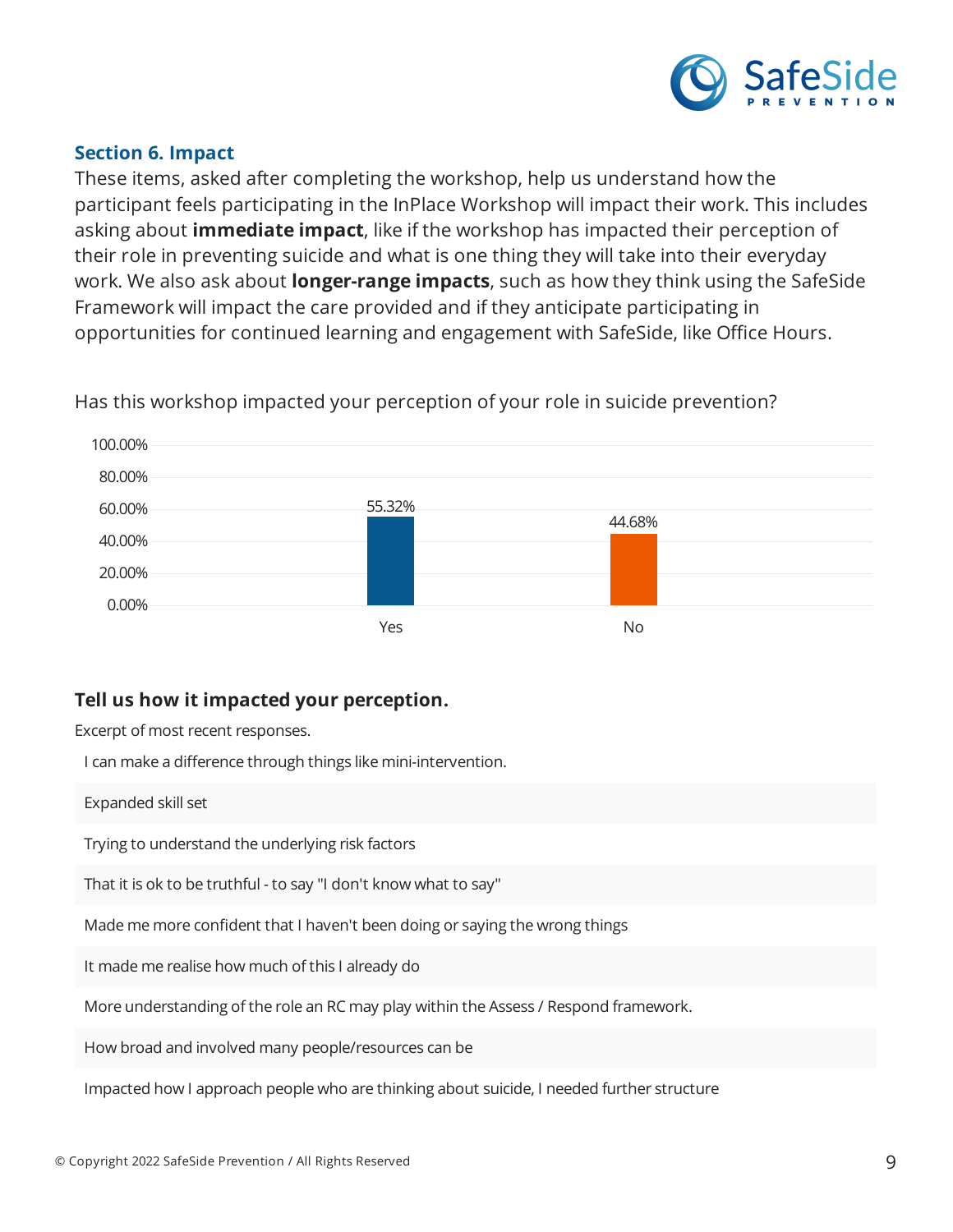

It helped me connect the dots with other (non-clinical) approaches

Given a structure of questions/items to ask and to have continuity with other health care professionals.

It has reinforced the benefit of included a broad range of supports and applying them specifically to a situation

More confident extending response

Framing it in a more holistic way

Emphasised that everyone has a role

Provided me with a more comprehensive framework which can be implemented in the workplace

The framework reinforced my teachings when i studied clinical psychology. The next challenge I face now is implementing this in practice noting that there will be layers of policy that will need to be considered first.

Greater commitment to recover and less "processing and pushing through current risk management processes

move beyond initial consultation, more future-focused, not all about suicide but the feelings behind it

Structure /framework

Giving me tools to help respond to suicide ideation in a hopeful, supportive way

it has widened the scope for me wrt suicide prevention - the mini interventions, and in-depth safety planning that involves specific steps when triggered is a good extension of my work in suicide prevention.

Reinforced the importance the structure how we work

The follow up piece and family safe plan giving concrete examples

#### **What's one thing you will take into your everyday work?**

Excerpt of most recent responses.

mini-intervention, contingency plan for foreseeable changes

Language re contingency planning, framework theory, adapting strategies and skills to Defence

Some of the other ways of asking questions.

a more structured approach

The framework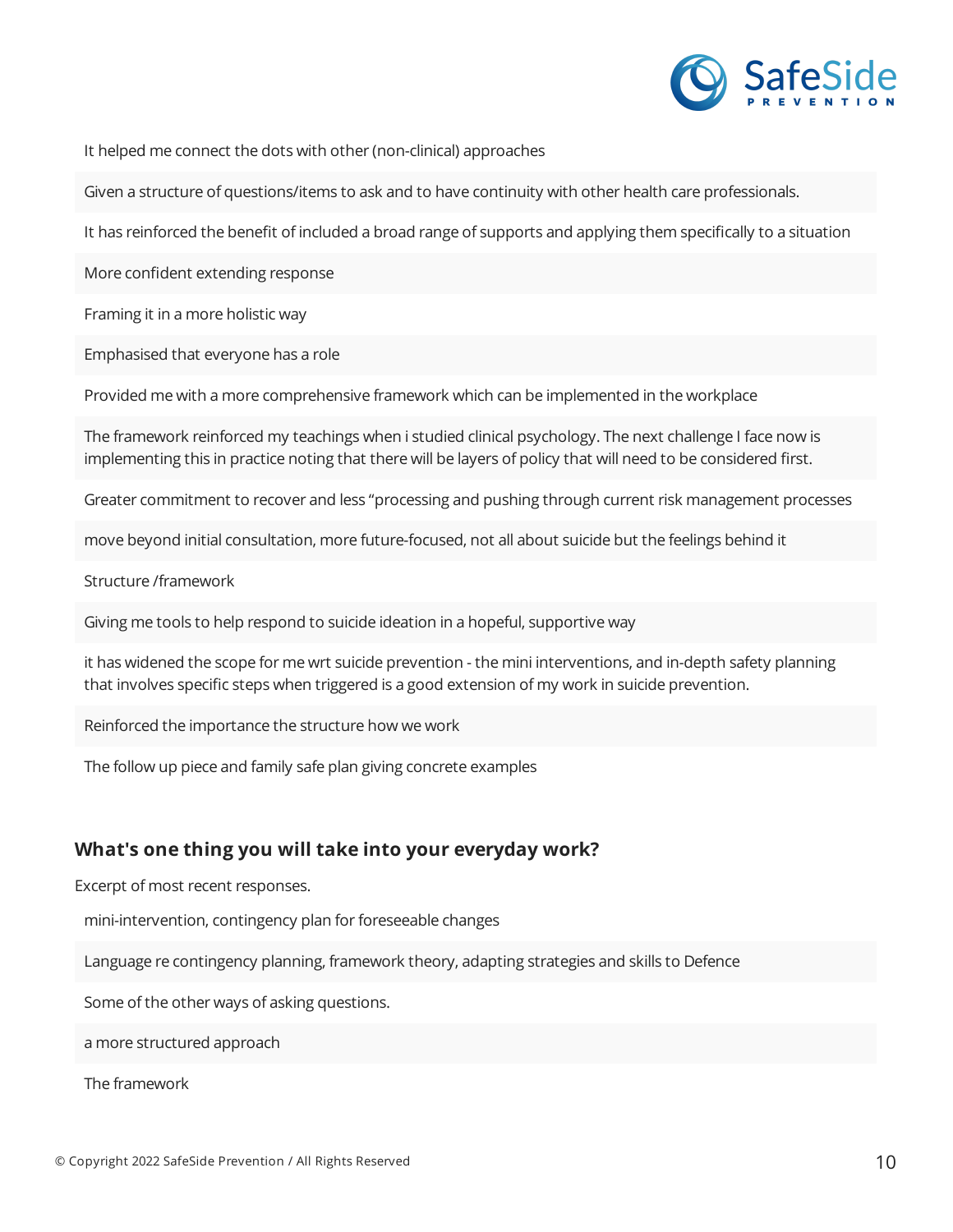

I will take the 8 factor assessment tool into my clinical handovers, and how I document some of my patient interactions.

confidence and confirmation of my knowledge in suicide prevention

as above -

Focusing more on extending the care

Use of mini interventions when people discussed their mental health symptoms.

compassion and empathy are crucial

Furhter understanding of the research someone has done into suicide options

Looking for foreseeable triggers

Picking 2 specific scenarios to target contingency planning

The assessment

assessing risk and responding

Contingency plans

Mini-interventions like sitting with and frequency of asking "are you okay" can be very useful.

The best plan is "to do with... not to do to"

How to assess risk, and respond.

The plans part was good. Being able to come up with a plan that is mutually agreed upon and followed up.

The specific use of anticipating foreseeable changes and contingency planning

The importance of consistency and structure in an organisational model of risk assessment.

Identifying future risks/triggers and plans

The use of the risk status and state framework which I really like.

more involvement of family in ongoing support plan

Immediate contingency plans and foreseeable triggers

Liked the strengths based approach, the framework: need to work with my staff on Extend (and with other community based organisations and DVA on how to improve warm hand offs etc)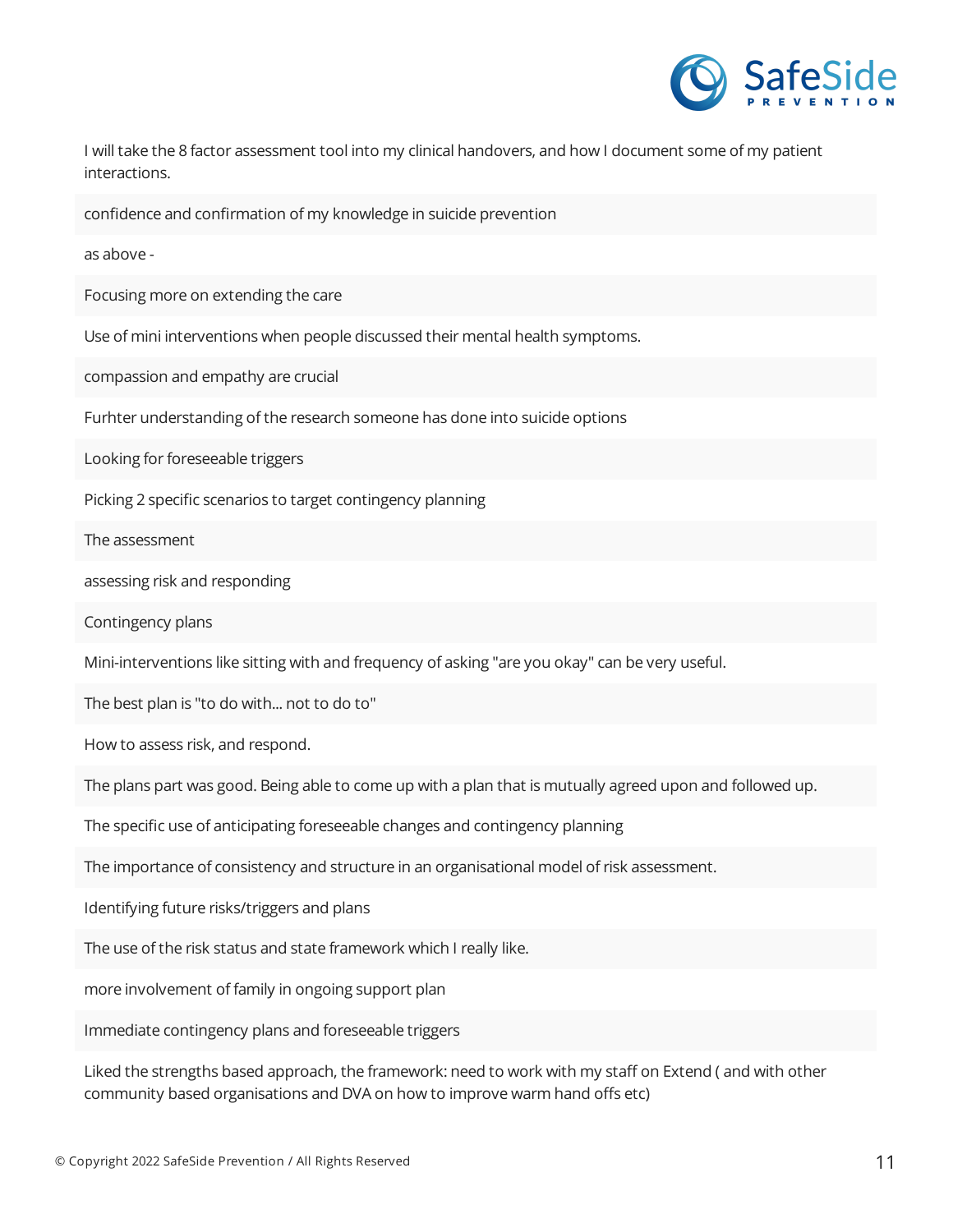

Keeping the structure in mind when undertaking complex case management, supervision and case reviews. Plus the time expectations to appropriately apply the framework for clinicians

I like the emphasis on managing the risk rather than classifying it.

Extend - has it worked and where adjustments are required

The intent to streamline communication and simplify the language we use when discussing the topic of suicidal ideation and behavior

I liked the positive language and decision document

foreseeable risk identification and contingency planning

Using the same risk assessment language with the client as other professionals.

The extension was useful (commitment from family members)

Clinical outline - succinct

Confidence to help somebody in crisis connect with appropriate mental health support

Working on the concepts of mini interventions in all my work and encouraging it amongst the people I supervise, to extend suicide prevention interventions currently being taught in my work.

Importance of follow through after assessment and planning

Shared language when speaking with health teams e.g at Unit Welfare Boards

Strength of individuals and my row is to help them find hope

the framework / assess structure

More family based interventions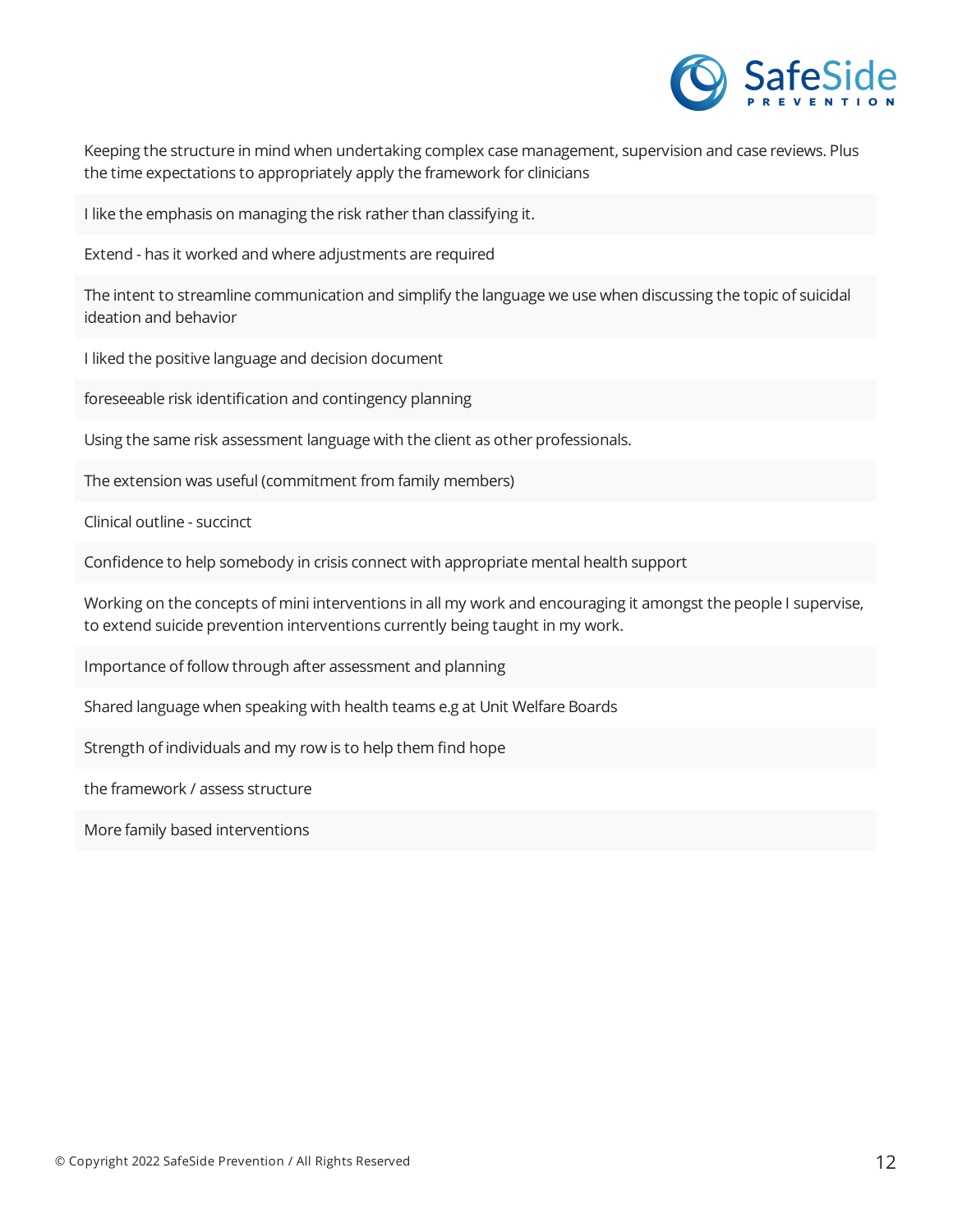

### **What percentage of participants endorsed "Agree" or "Strongly Agree"?**



#### Using the SafeSide Framework will:

**• Percent Agree or Strongly Agree** 

#### In the next 3 months I plan to:



**• Percent Agree or Strongly Agree**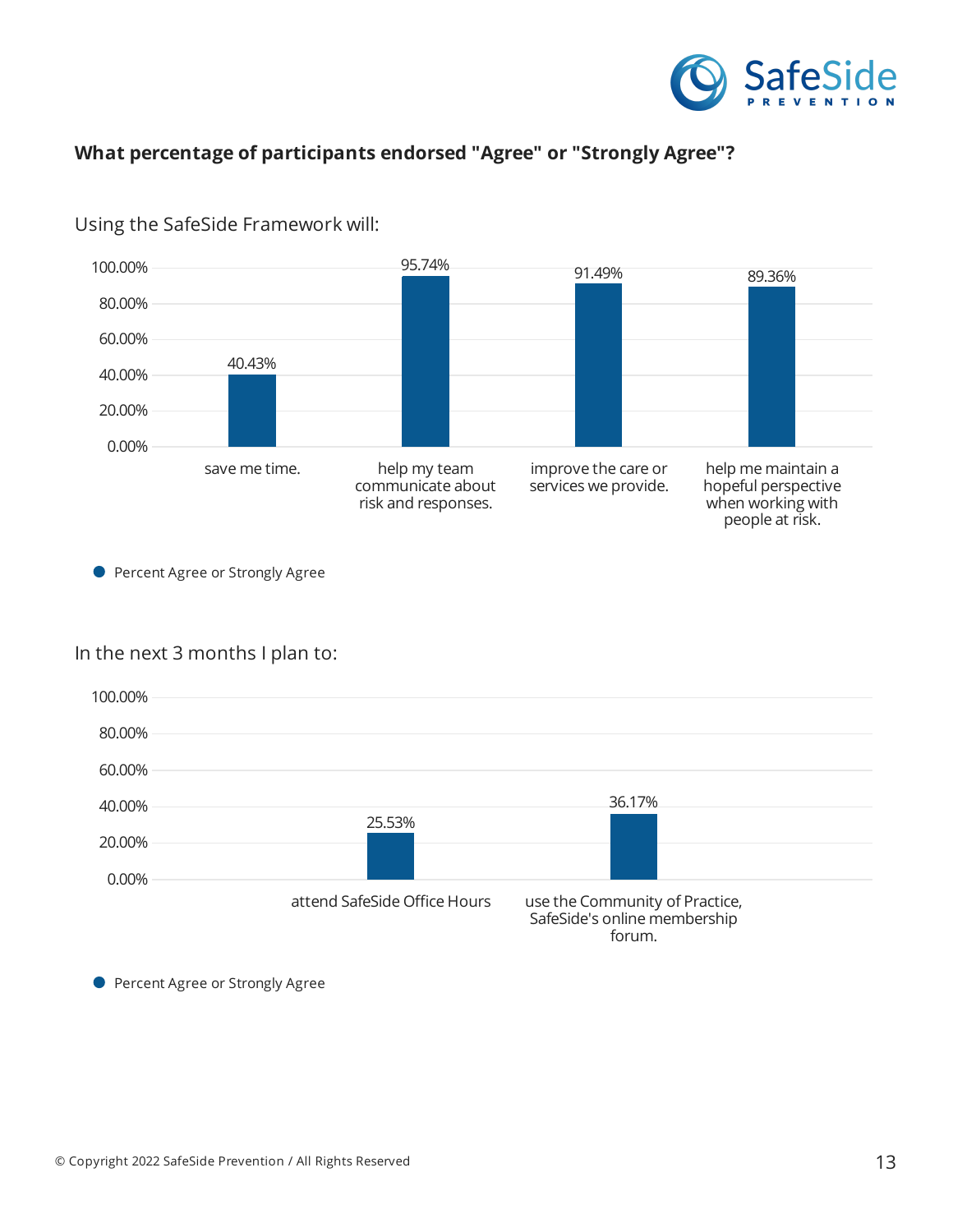

### **Section 7. Satisfaction**

We ask about satisfaction regarding the video-guided instruction and demonstrations **and** live group discussions. We then aggregate the responses to those items to understand overall satisfaction. Overall satisfaction is shared on a 5-point scale (1 being extremely dissatisfied, 5 being extremely satisfied).

We also provide a Net Promotor Score (NPS), which is a standard customer experience metric across many industries.

Open-ended feedback about how the workshop experience could be improved is also invited.



How satisfied are you with:

**Percent Satisfied or Extremely satsified** 

Average Total Satisfaction ( $5$  = Extremely satisfied)

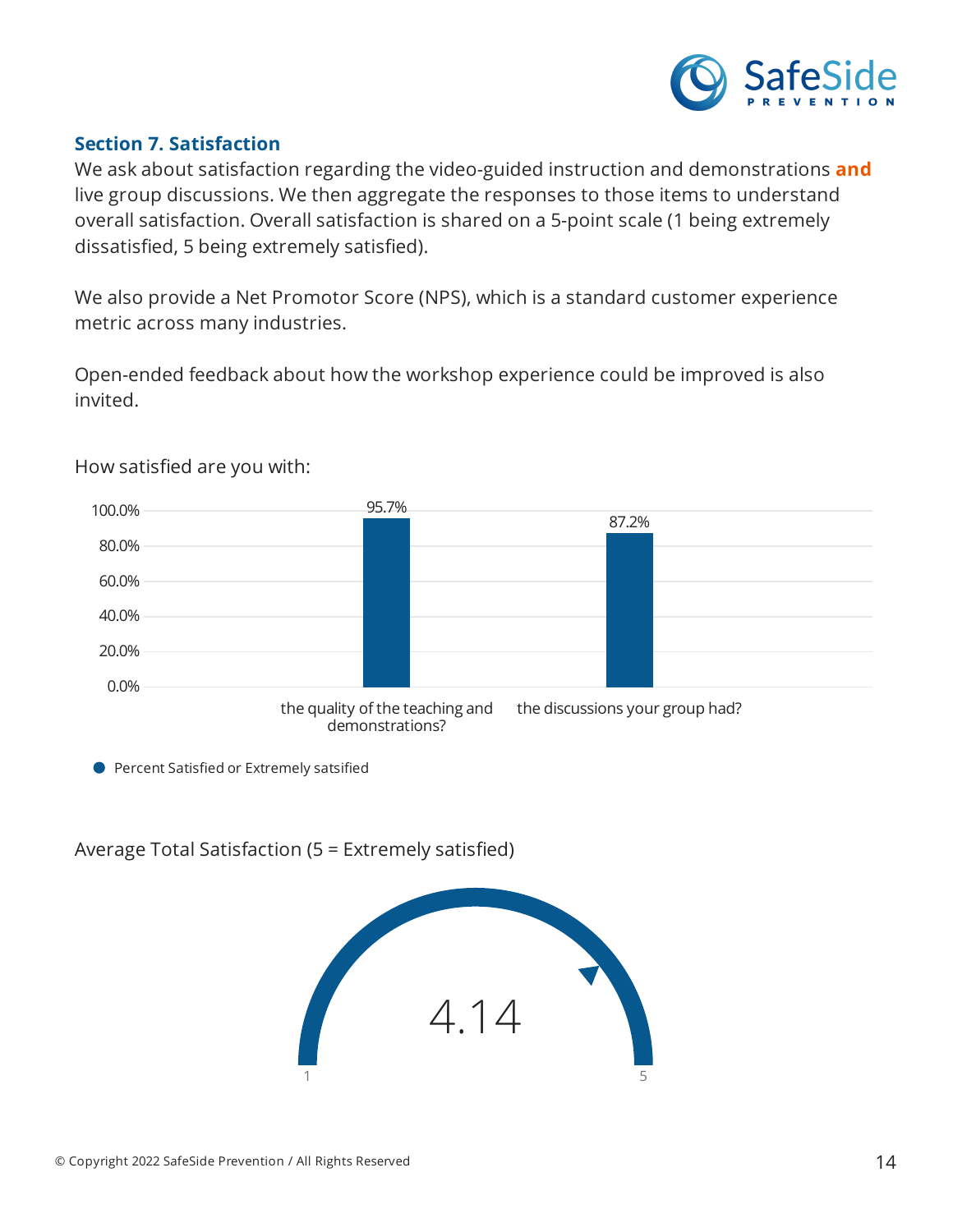

### **NET PROMOTER SCORE (NPS)**

**What's an NPS?** Net Promoter Score is a rigorous rating of what proportion of participants are enthusiastic fans (Promoters, 9 and 10) with a heavy discounting for the proportion who are neutral to negative (Detractors, 6 or less out of 10). People who are positive but not hugely enthusiastic (Passives, rating a 7 or 8 out of 10) are not included in the equation. This helps focus an organization on exceeding expectations as well as reducing anything resembling a negative experience. NPS range from -100 to +100, with a higher NPS being more desirable.

### **An NPS greater than 0 is considered good and above 20 is considered favorable**.

NPS: How likely are you to recommend this workshop to a colleague or peer?



#### **How is NPS calculated?**

Respondents answer this question: How likely are you to recommend this workshop to a colleague or peer? (0 = Not at all likely; 10 = Extremely likely). Responses are then categorized as Promoters (9 or 10), Passives (7 or 8), or Detractors (6 or less). **NET PROMOTER SCORE (NPS) = % PROMOTERS - % DETRACTORS**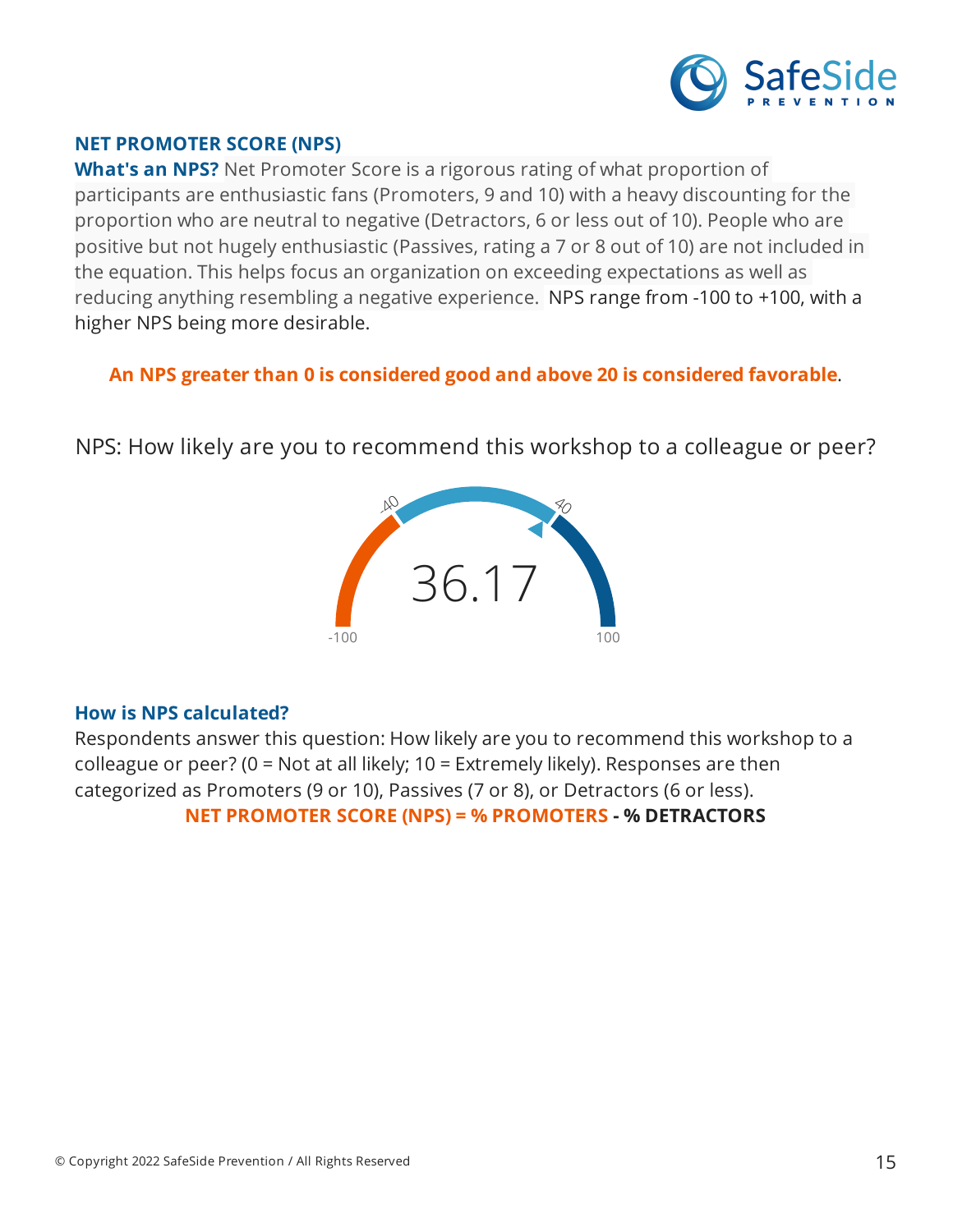

# What would you improve about your workshop experience?

Learnt some very useful strategies, however this workshop is probably more tailored to clinicians who are likely to encounter / manage patients with suicidal risk on a day to day basis. Also the examples in this workshop applies to the wider community in America, and at times bears little relevance to the Australian setting (eg. guns and ammunitions) and the ADF setting.

Needs to be put into context for defence. Lots of room for improvement.

Getting the team to be more interactive by using breakout rooms

I think that tailoring the workshop to meet ADF specific examples and audiences would greatly improve it for people working in similar roles to myself.

more context specific to australian defence

Just using more defence related language and context for the role plays

more specific examples to my workplace

More applicable scenarios for the population

Examples tailored to ADF context and policy

Differentiate between health professionals and non health professionals

As stated in the evaluation document, more ADF specific examples with some consideration in application through the Chain of Command network is definitely required.

A little more pre-workshop info from our internal people to give better context to the training and the target audience.

Cant wait to see it rolled out :)

It was a long time to be in a virtual group- perhaps 2 half days instead of one whole day would be better

needs Defence context and link into policy

I have a slightly different service delivery role which includes not only current Defence members, but more commonly transitioned members and families. It would be helpful to have been able to discuss some if the additional challenges around managing suicidal ideation across these various groups as much of the group discussion understandably assumed that everyone was linked into the Defence MH care system. There is also quite a silo approach between we Defence MH services and other service delivery arms within Defence- although the fact that I could participate in this workshop was a good start to addressing this